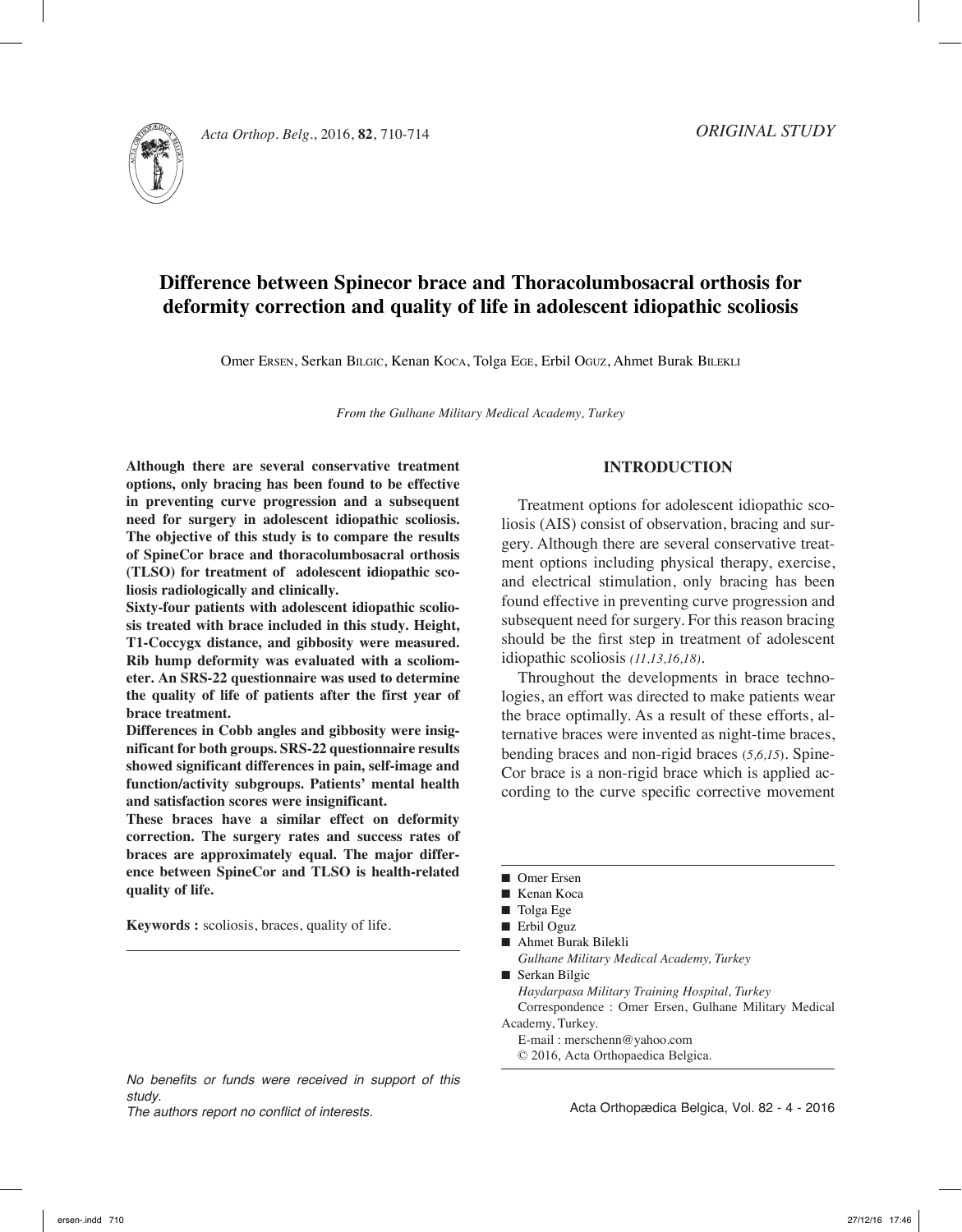principle and aims neuromuscular re-education of the body (*4,5*). Despite the effectiveness of the brace, there is no exact comparative study with rigid braces. The objective of this study is to compare the results of SpineCor brace and TLSO (thoracolumbosacral orthosis) in adolescent idiopathic scoliosis in terms of curve progression and quality of life.

## **Materials and Methods**

Adolescent idiopathic scoliosis patients who were older than 10 years of age and younger than 15 years with no history of previous treatment for scoliosis were included in this study. Female patients were premenarchal or less than one year postmenarchal. A total of 64 AIS patients treated with braces were included in this study. Before chosing the brace type, general information about SpineCor brace and TLSO were explained to the families and decision of which the brace type to choose was left to them (Figure 1). Patients who had begun TLSO treatment in other centers continued using their existing braces and were counted in the TLSO group (including all custom made thoracolumbosacral braces) (Figure 2). In both groups, patients were asked to wear the braces for 23 hours a day. Three patients with primary curve magnitude over 40 degrees prior to treatment, six patients with irregular follow-up, and one patient with Prader-Willi syndrome were excluded from the study. The Institutional Review Board of the relevant institution approved this study, and a written informed consent was obtained from each patient.

Height, T1-Coccygx distance, and gibbosity was measured without a brace for clinical examination. Gibbosity was evaluated with scoliometer while the patient flexed forward at the hips and back the greatest magnitude of the incline of the back was noted as well as the apical level.

Radiological evaluation was done with standing x-rays showing the whole spine. The spinal deformation was measured with the Cobb technique. The Turkish version of the SRS-22 questionnaire, which has proved to be reliable and valid, was used to determine the quality of life of patients. This questionnaire was given to patients after the first year of brace treatment.



*Fig. 1. —* SpineCor Brace

We used the SPSS software package (version 15.0, SPSS, Chicago, IL) and expressed categorical variables as percentages and continuous variables as mean± standard deviation (SD) or median (quartiles). The Wilcoxon signed rank test was used to evaluate height, T1-Coccygx distance, gibbosity, and Cobb angle differences and the Mann-Whitney U-test used to evaluate the difference between the groups. Statistical significance was set at  $p < 0.05$ .

## **Results**

S group consisted of 49 patients (44 female, 5 male), while the TLSO group consisted of 19 patients (15 female, 4 male). Mean age was  $12,8 \pm 1,5$ in the S group and  $12,3\pm1,4$  in TLSO group. Mean follow-up periods were  $29,4\pm10,6$  and  $28,9\pm10,2$ respectively.

Acta Orthopædica Belgica, Vol. 82 - 4 - 2016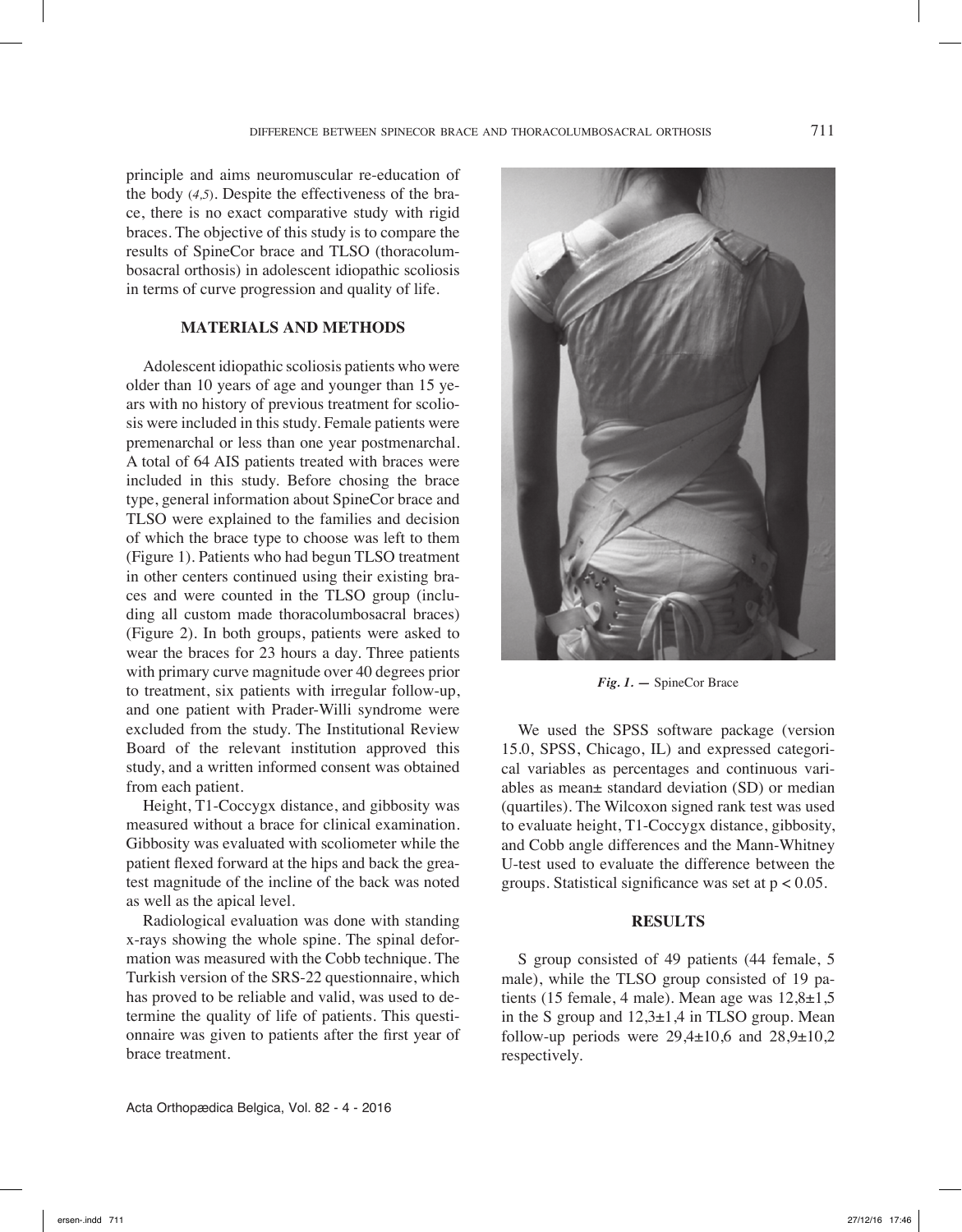

*Fig. 2. —* Thoracolumbosacral orthosis (TLSO)

In clinical examination before brace treatment in the SpineCor group average height was 151±14,4 cm, T1-Coccygx distance was 47,25±5,6 cm. Gibbosity measured with a scoliometer found  $10,4\pm3,8^{\circ}$ and Cobb angle was 35,1±8,2°. In TLSO group average height was 144±13 cm, T1-Coccygx distance was  $45,16\pm5,4^{\circ}$ . Gibbosity found  $8,68\pm2,2^{\circ}$  and Cobb angle was  $33,5\pm7,5^{\circ}$ . There were no statistical difference found between the groups before the treatment except for height. After the brace treatment, the average height of patients was  $158,1\pm12,3$ cm in S group and  $151,3\pm10,7$  cm in TLSO group ( $p=0,008$ ). T1-Coccygx distance became 51,2 $\pm$ 4,8 cm in S group and  $48,6\pm4,5$  cm in TLSO group (p=0,056). Cobb angles decrease to  $33,6\pm13^{\circ}$  in S group while increase to 34,6±77° in TLSO group ( $p=0,444$ ). Gibbosity measured  $9,7\pm4,4^{\circ}$  in S group and  $9\pm2,4^{\circ}$  in TLSO group (p=0,637). Differences

in height and T1-Coccygx distance after the treatment were significant but differences in Cobb angles and gibbosity were not statistically significant in both groups. (Table I)

After the first year in brace treatment patients were asked to fill out the SRS-22 questionnaire. Nineteen the patients in TLSO group and 45 patients in S group answered the questions properly. Four patients in S group did not want to share their opinions and thus were excluded from this part of the study. SRS-22 questionnaire results of the groups showed significant differences in measures of pain, self-image and function/activity subgroups. These subgroup results were better for S group ( $p= 0.017$ , 0,003 and 0,004 respectively). Mental health and satisfaction scores of patients were not significant  $(p=0,148$  and  $p=0,705$  respectively) (Table II).

For 15 patients in the S group, posterior instrumentation and fusion performed due to progression of the curves with the success rate of SpineCor brace found 68% (correction or stabilization). But when five patients were excluded because they had been candidates for surgery before the brace treatment and then used the brace for delaying surgery, the success rate turned out to be 79%. In the R group the curve progressed for four patients and they required surgery. Success rate of R group was found 73%.

### **Discussion**

Although brace is the most accepted conservative treatment of AIS, its effectiveness has not been proven convincingly. Negrini (*14*) expressed that the bracing is not the best possible treatment but alternatives are more challenging. Contrary to that view, Goldberg et al. (*8*) reported similar surgery rates for unbraced and braced patients of AIS. However brace treatment was found to be the only effective mode of nonoperative treatment on a full-time or night-time basis (*16*). The SpineCor brace is an alternative to rigid braces and can be more tolerable for some patients. But its efficiency compared to rigid braces is not well documented in the literature.

In this study the deformity of the patients was evaluated with Cobb angles and rib hump. Before the brace treatment the groups were similar. Following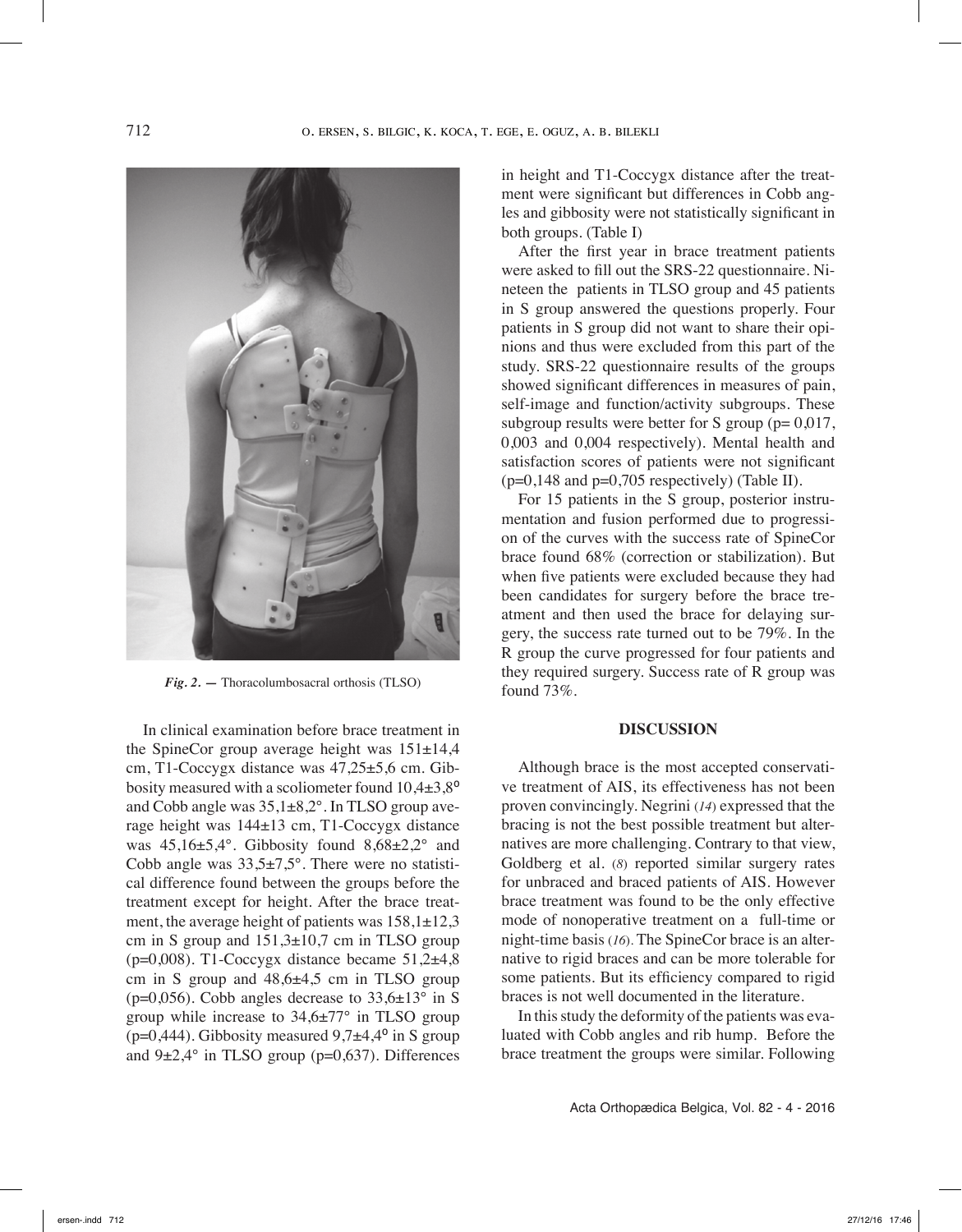|                   | <b>Before Treatment</b> |                 |       | <b>After Treatment</b> |                  |       |
|-------------------|-------------------------|-----------------|-------|------------------------|------------------|-------|
|                   | <b>SpineCor</b>         | <b>Rigid</b>    |       | <b>SpineCor</b>        | <b>Rigid</b>     |       |
| Height (cm)       | $151 \pm 14.4$          | $144+13$        | 0.032 | $158,1 \pm 12,3$       | $151,3 \pm 10,7$ | 0.008 |
| T1-Coccygx        | $47.25 \pm 5.6$         | $45.16 \pm 5.4$ | 0.167 | $51,2+4,8$             | $48.6 \pm 4.5$   | 0.056 |
| distance (cm)     |                         |                 |       |                        |                  |       |
| Cobb <sup>0</sup> | $35,1\pm8,2$            | $33.5 \pm 7.5$  | 0.556 | $33.6 \pm 13$          | $34.6 \pm 7.7$   | 0.444 |
| Gibosity $(0)$    | $10,4{\pm}3,8$          | $8,68\pm2,2$    | 0.076 | $9,7+4,4$              | $9 + 2.4$        | 0.637 |

Table I. — Clinical and radiological evaluation before and after the treatment

Table II. — SRS-22 results after one year brace treatment

|                 | n  | Pain         | <b>Self Image</b> | <b>Function</b> /<br><b>Activity</b> | <b>Mental health</b> | <b>Satisfaction</b> |
|-----------------|----|--------------|-------------------|--------------------------------------|----------------------|---------------------|
| <b>SpineCor</b> | 45 | $4,47\pm0.6$ | $3,7\pm0.6$       | $4.5 \pm 0.6$                        | $3,8 \pm 0.5$        | $3,6 \pm 0.7$       |
| <b>Rigid</b>    | 19 | $4,1\pm0.5$  | $3 \pm 0.9$       | $3.9 \pm 0.7$                        | $3,5\pm0.8$          | $3,5\pm0,8$         |
|                 |    | 0.017        | 0.003             | 0.004                                | 0.148                | 0.705               |

treatment there were small changes in average angles, but no significant difference was found. The success rate of S group (correction or stabilization) was 79% and the group members' surgery rate was 21%. In their first study about post-treatment results of SpineCor, Coilard et al. (*5*) found a correction rate of more than 55%, stabilization of 38% and progression of 7%. With these results, they found Spine-Cor brace was 92% satisfactory for curves less than 30°, and 88% satisfactory for greater curves. In their subsequent study, Coilard and colleagues found a surgery rate of 22,9% which was almost the same as with this study. In our TLSO group the success rate was 73% and surgery rate 27%. In the previous studies the surgery rate was found 6,1-28,1% in the rigid braces (*9,13*). In this study the surgery rate of TLSO brace group did not differ from the earlier literature nor from our S group. In their recent study Guo et al. demonstrated that when a higher curve progression rate in SpineCor was compared to a rigid brace and found that changing SpineCor to a rigid brace for patients who showed curve progression >5° while receiving the SpineCor treatment was effective (*10*). In this study progressions overcame with brace modifications.

Height and spinal height of both groups increased during the brace treatment. Although height and T1-Coccgx distance of the groups before and after

the treatment were not similar. There were no difference in the increase rates of height and T1-Coccgx distance (p=0,918 and p=0,676 respectively). There are no studies on the effects of different scoliosis braces on height or spinal height in the literature but according to this study there were no differences were found between SpineCor and TLSO.

Quality of life is one of the main problems of AIS patients during brace treatment and it could affects success of the treatment. There are many questionnaires evaluating health related quality of life and some of them are specific to scoliosis (*2,3,7,12,17*). The SRS-22 questionnaire was developed to assess the medical condition and self-image of scoliosis patients. The overall high performance of this questionnaire is due to its reliability, concurrent validity, discrimination validity, and responsiveness to change associated with the treatment in the English-speaking countries. The Turkish version of this questionnaire was developed and found reliable and valid to determine quality of life of scoliosis patients in the Turkish population (*1*). In this study, the SpineCor brace was found to be better than TLSO in terms of pain, self-image and function/activity according to the SRS-22 questionnaire. Although our expectation was to achieve better results in all subgroups of the SRS-22 questionnaire, mental health and satisfaction resuls were similar. SpineCor